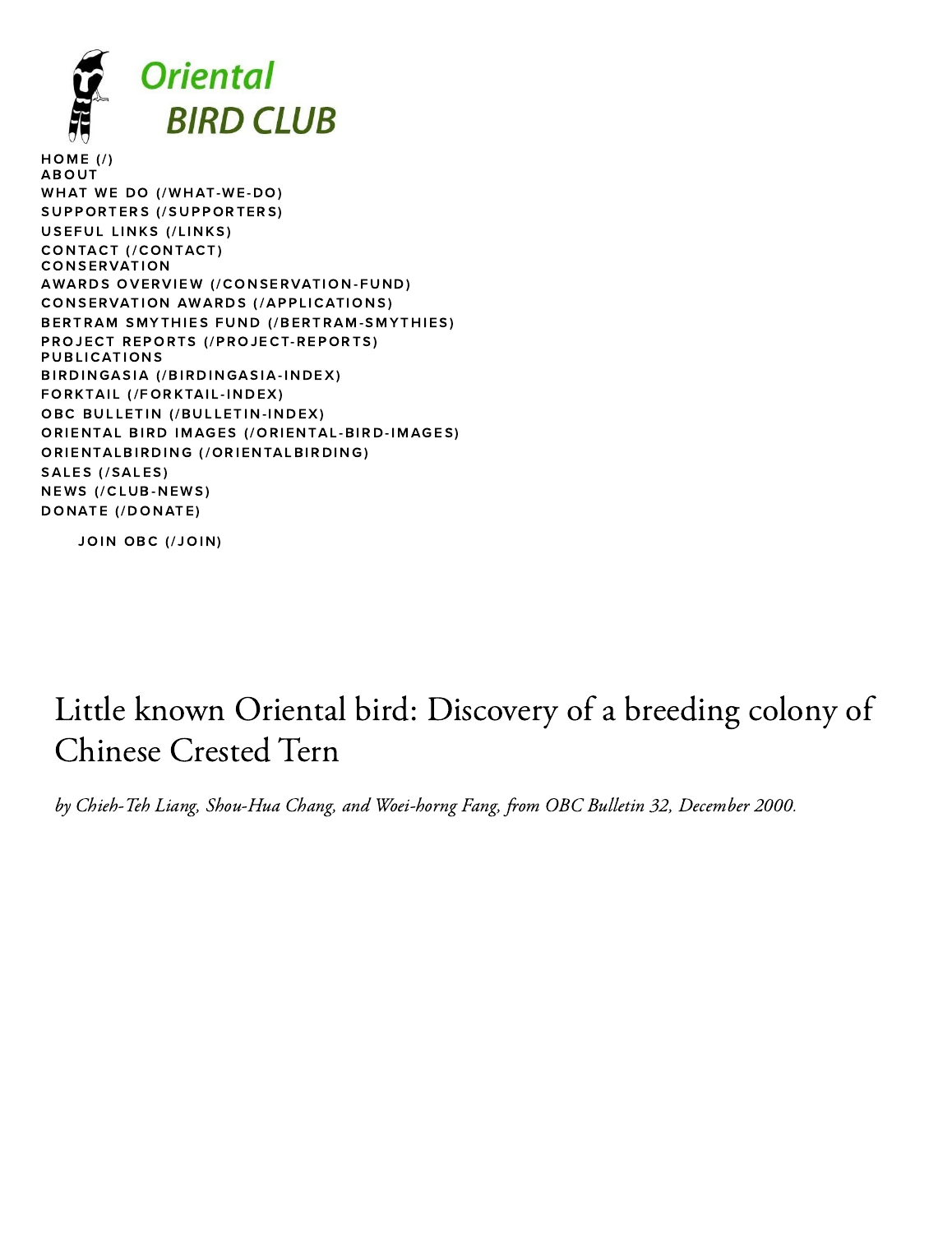Prior to the recent observations detailed below, the Chinese Crested Tern was only known from a few old specimens and sight records. There are a few historical records from China including 21 collected off Shandong in 1937. More recent records from China are of three birds observed on sand flats at Beidaihe on 10 June 1978 and a further three, probably of this species were observed at the mouth of the Yellow River in Sept 1991.

Outside of the breeding season there are three specimen records from Fujian dating from 1913 and 1916 and two probable observations from Guangdong, one of which was after a typhoon.

Away from China there are specimen records as follows: two from the Philippines (1905 and undated), one from Halmahera, Indonesia (1861) and three each from Malaysia (Sarawak 1890, prior to 1891 and 1913) and Thailand (three winter-plumage males collected in 1923). The only recent sight record concerned 10-20 reported from Ko Libong Wildlife Sanctuary in Thailand in July 1980.

In June 2000 Liang Chieh-teh was fortunate to discover a Chinese Crested Tern Sterna bernsteini colony in the Matzu Archipelago. Here the authors give some background to this exciting discovery.

The Chinese Crested Tern is a critically endangered species. It was first described in 1863 and since its discovery only five group of birds have been recorded. The two most recent records concerned ten in Thailand in July 1980 and three in northern China in September 1991. Several authors consider this bird may already be extinct  $(1,2).$ 

The Matzu Archipelago (25°56'-26°18'N, 119°51'-120°01'E) is a short distance east of the Fukien province of mainland China and due to its strategic importance was under military regulation and very difficult to visit for the general public. The fauna and flora of the area were largely unknown. In recent years the central government of China eased the military regulation of the area and more birdwatchers and naturalists began to visit the area.



Chinese Crested Tern © Chang Shou-hua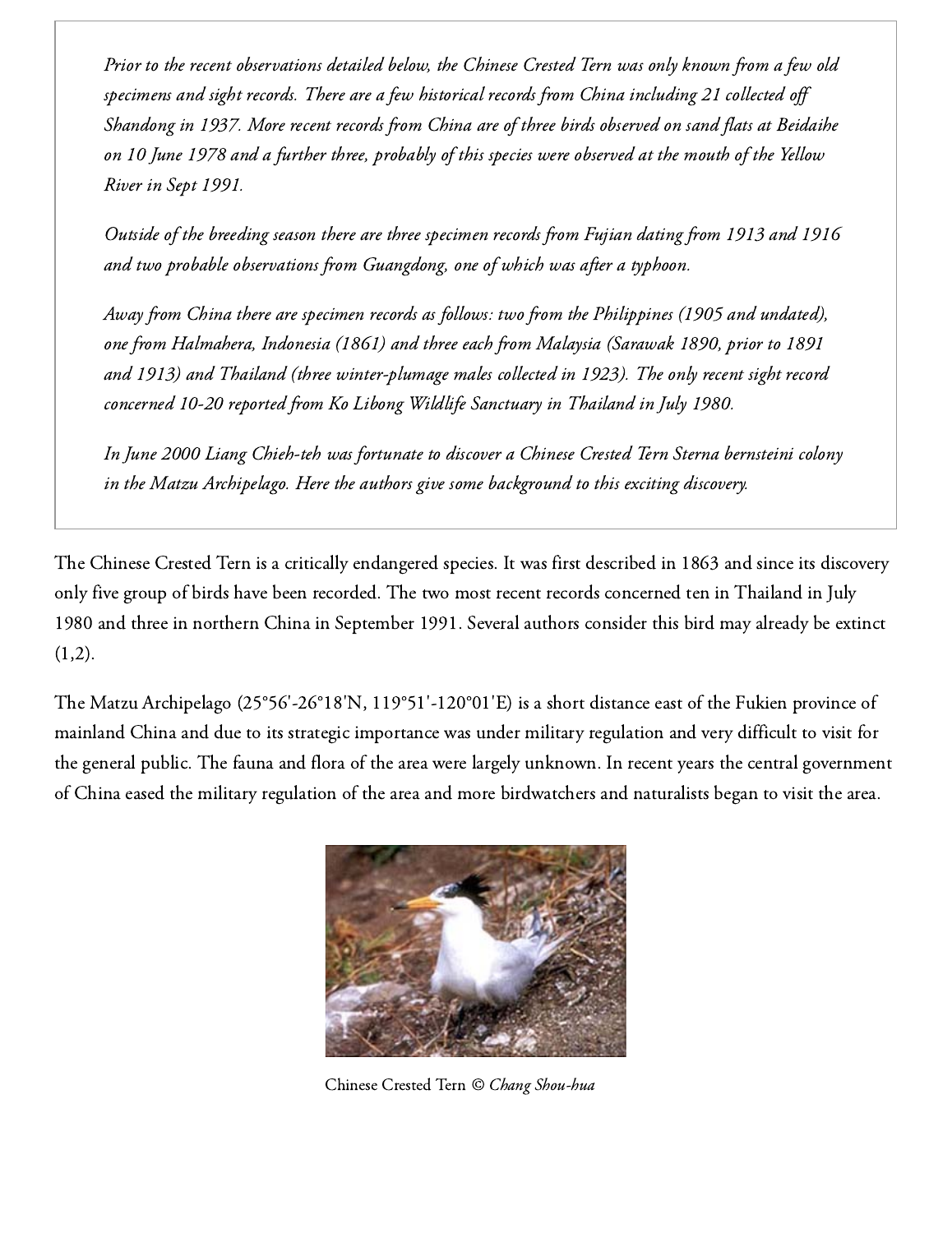A three year project to study bird ecology in the area, coordinated by Wild Bird Federation of Taiwan (formerly Chinese Wild Bird Federation) and financed by Agriculture Improvement Bureau of Lienchiang County began in April 1996 and improved our understanding of the bird fauna. The survey found that several uninhabited islets are very important breeding sites for terns with large colonies of Greater Crested Tern Sterna bergii, Bridled Tern, S. anaethetus and Roseate Tern S. dougallii. The results of the survey prompted the Lienchiang County Government to define the islets as a nature reserve and in January 2000, eight islets used by breeding terns were officially designated as 'National Matzu Nature Reserve for Terns' by Central Government Council of Agriculture.

In order to increase public awareness of conservation in the reserve, Lienchiang County Government supported a project of Wild Bird Federation of Taiwan to film the breeding terns. The project started in June 1999 and was carried out by Liang Chieh-teh. In mid-June 2000 while editing the film of a Greater Crested Tern colony videoed on 1 June, several pairs of strange terns were noted. After checking a reference book 3 these birds were identified as Chinese Crested Tern based on their smaller size and paler upperparts than Greater Crested Tern and black tips to their bills. The film was sent to Dr. Lucia Liu Severinghaus who helped to confirm the identification.

On 29 June Liang and Mr. Chang Shou-Hua, the Secretary General of Wild Bird Society of Matzu visited the colony for more fieldwork. They surveyed the area and found four breeding pairs of Chinese Crested Tern, with eight adults and four chicks. This is the highest count of the species ever.

In late July Liang took Dr. Severinghaus to the Terns' colony to confirm the identification in the field and a press conference was later held to announce the important find. On 26th August the authors again visited the terns' colony but only one Chinese Crested Tern in non-breeding plumage remained at the site along with 40+ Greater Crested Tern. This was the last sighting of this bird this year.

Currently the breeding site is in a National Nature Reserve under the protection of law and the Magistrate Liu of Liengchiang County Government is very supportive of the conservation of the site. The major threat now is fisherman from mainland China invading these islets to collect seashells or bird eggs. After disturbance by fisherman in 1999 a previous Bridled Tern breeding site had no birds in the following breeding season. Since the colony is very sensitive to disturbance, control of visiting tourists will also be a problem during next breeding season.

After the announcement of the rediscovery we received reports of two earlier sightings. One was from Chang Shou-Hua who took many photographs of the Matzu tern colony in previous years. Using a magnifying glass to examine early photographs he found some Chinese Crested Terns in a Greater Crested Tern colony. This finding suggests the Chinese Crested Tern may have been breeding at this site for some time. The other report was from Weng Jung-Hsiun, who took a picture of a single Chinese Crested Tern in a flock of Caspian Terns S. caspia at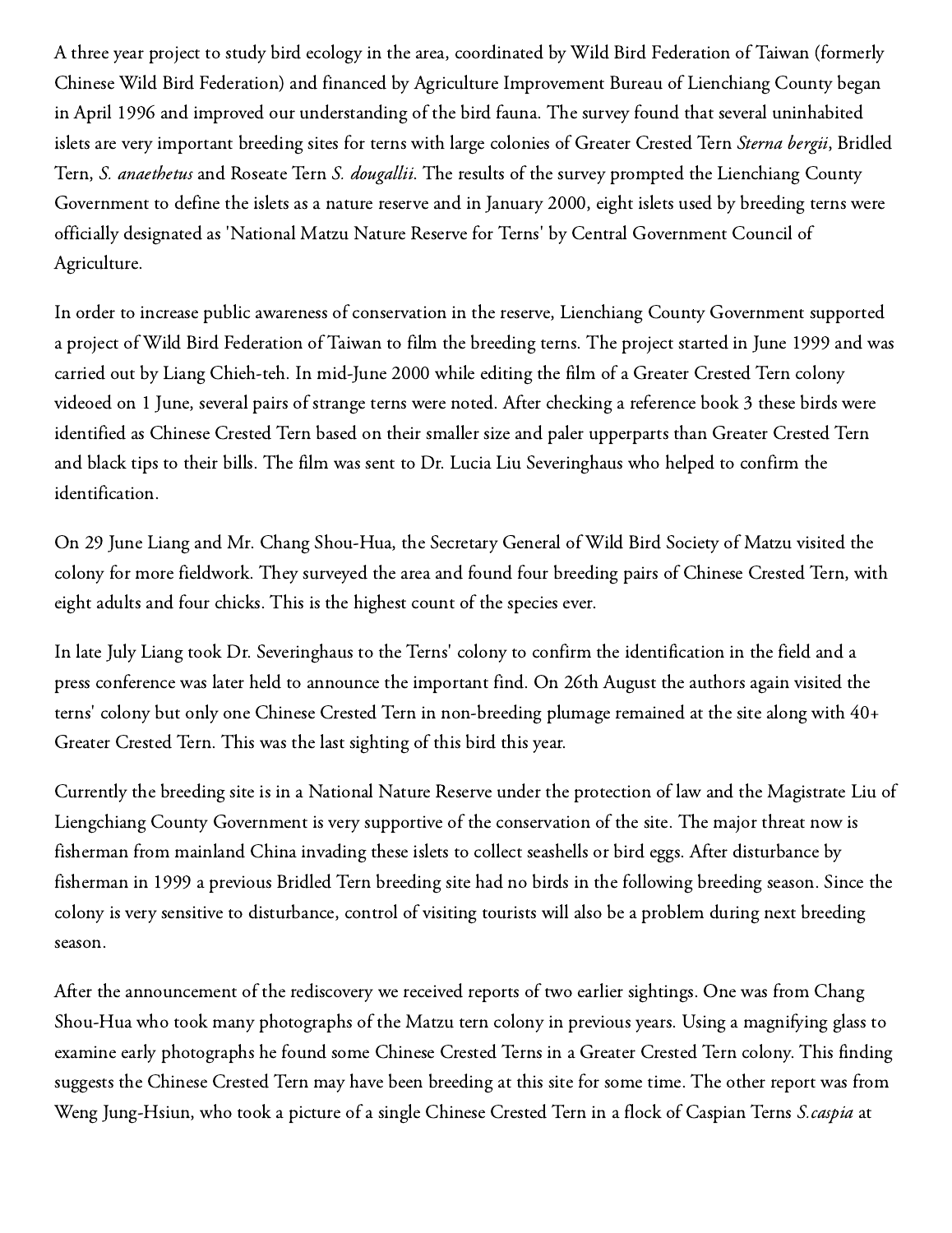Putai, Chiayi County (23¥21'N, 120¥10'E) on 17 April 1998. Initially, this bird was thought to be an immature Greater Crested Tern but was later re-identified as the first and the only Chinese Crested Tern record from Taiwan.

We consulted several handbooks and fieldguides about this bird. According to our observations, the plates of this bird are not entirely accurate (1-7); there is a white point to the black tip of the bill. Only two books demonstrated this feature (1,4). The bill colour is more orange than Greater Crested Tern but all the plates illustrated it as yellow (as in Greater Crested Tern) except duPont (5).

Note: Under a different spelling system, Matzu may be spelled as Matsu and Liangchiang as Lian-jiang.

## References

- 1. Robson, C. (2000) A field guide to the birds of south-east Asia. New Holland: UK.
- 2. Viney, C, Phillipps, K., and Lam, C.Y. (1996) *Birds of Hong Kong and South China*. Hong Kong.
- 3. del Hoyo, J., Elliot, A., and Sargata, J. eds (1996) Handbook of the Birds of the World, Vol 3, Hoatzin to Auks. Lynx Edicions, Barcelona: Spain.
- 4. Harrison, P. (1983) Seabirds, an identification guide. Houghton Mifflin, Boston, USA.
- 5. duPont, J.E. (1971) Philippine Birds. Delaware Museum of Natural History, Greenville: USA.
- 6. Lekagul, B., and Round, P.D. (1991) A Guide to the Birds of Thailand. Bangkok: Thailand.
- 7. Sonobe, K. and Usui S. eds (1993) A field guide to the water birds of Asia. Wild Bird Society of Japan. Tokyo: Japan.

See [Sales \(https://sawfish-kazoo-6w4a.squarespace.com/publications\)](https://sawfish-kazoo-6w4a.squarespace.com/publications) for prices and availability of *Bulletin* past issues Return to *Bulletin* index (https://sawfish-kazoo-6w4a.squarespace.com/bulletin-index)

Search